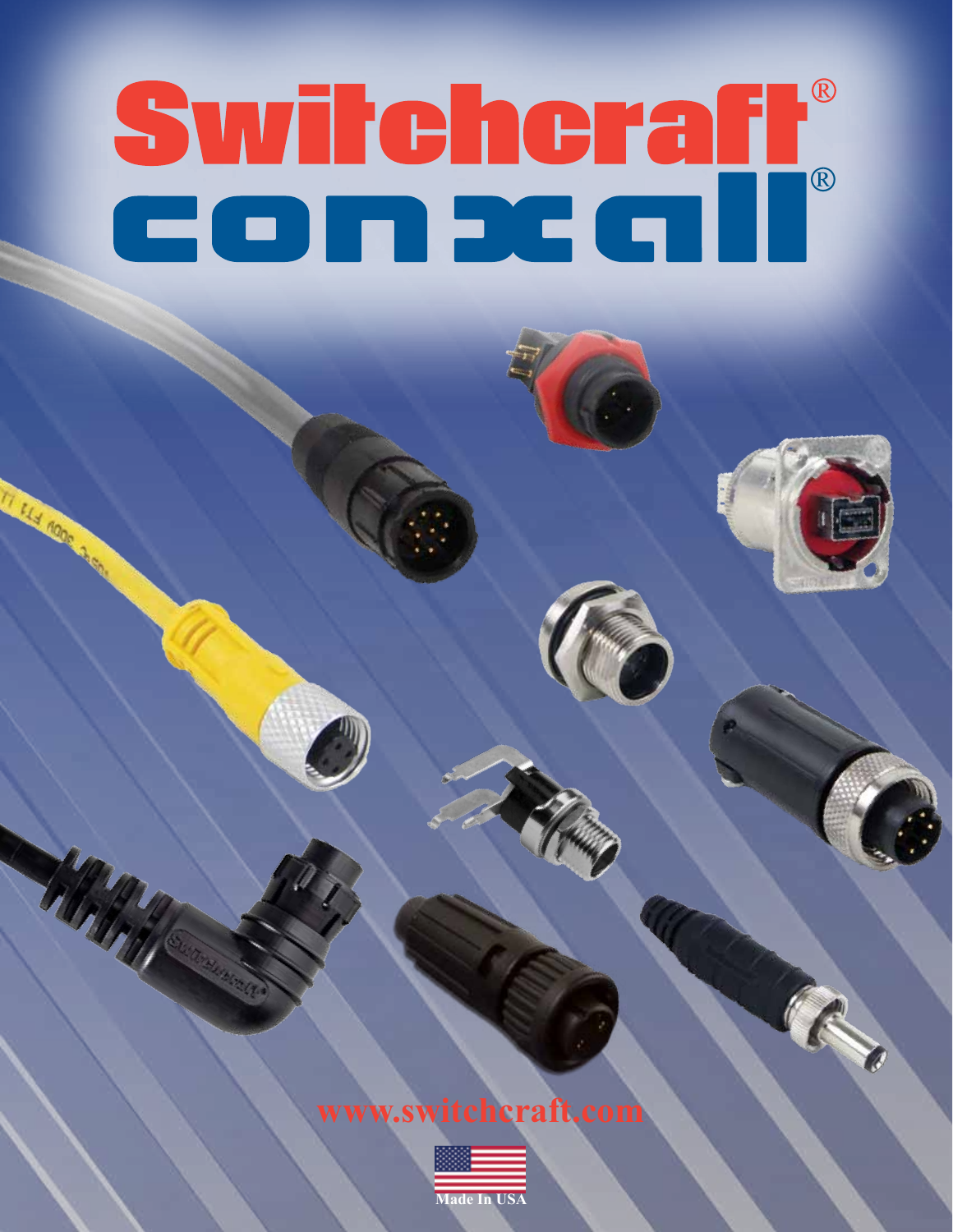## **Switchcraft® Your Source for Custom Connectivity Solutions**

Established in 1946, Switchcraft is a leading manufacturer of connectors, jacks, plugs, molded cable assemblies, patchbays, and switches. In addition to our line of over 5000 standard products, with thousands of variations, we also specialize in quick-turn, low-volume, custom-engineered products. Our products are used in a wide variety of industries including medical, lighting, GPS, process control, transportation, communications, security, military / defense, broadcast and pro audio.

#### *A Reputation Built on Quality*

At Switchcraft quality is of the utmost importance. We blend old-world craftsmanship and value, with high technology precision, through innovative manufacturing techniques.

Switchcraft builds and tests products to meet the demands of worldwide approval agencies including UL, CSA, VDE, Semko, Nemko, Mil-Spec and IEC IP66, IP67, IP68 NEMA 250 (6P)

#### *The Design is the Difference*

Our designs are known for their durability, reliability and often become industry standards. Effective communication between our engineers and our customers throughout the design phase leads to a product that is customized to precisely fit your application. Innovation in design, creative use of materials, and CNC/EDM capabilities including prototype tooling, combine to make Switchcraft products unique.



Injection Molding

#### *Engineering Excellence*

Advanced CAD capabilities enable Switchcraft engineers to create 3D solid models, as well as SLA and SLS prototypes. Once the design is approved, we can move directly from CAD to rapid prototypes made on site to manufacturing, shortening the production cycle and ensuring the integrity of the design.

Switchcraft is proud to be a U.S. manufacturer. We have over 185,000 sq. ft. in our Chicago facility which supports our electronic and electromechanical component operations. Nearby, our 35,000 sq. ft. Conxall facility specializes in custom cable assembly manufacturing. With an on-site tool room and 3D design capabilities, we provide the fastest, most efficient response to your project's custom needs.

#### *On the Cutting Edge of Quality*

Switchcraft quality components begin with quality piece parts. As a vertically-integrated company, we produce most of the components we use in-house to control quality and delivery. We hold all of our suppliers to the same high standards we have set for ourselves, constantly evaluating and amending our select list of certified suppliers, based upon their ability to consistently deliver quality, value and service.





#### *Consistently Excellent*

We monitor and maintain consistent manufacturing performance. The perfect blend of top notch equipment, streamlined production procedures, use of SPC standards and the dedication of our experienced, talented personnel are reflected in each and every product we manufacture... each and every time.



Vertical Machining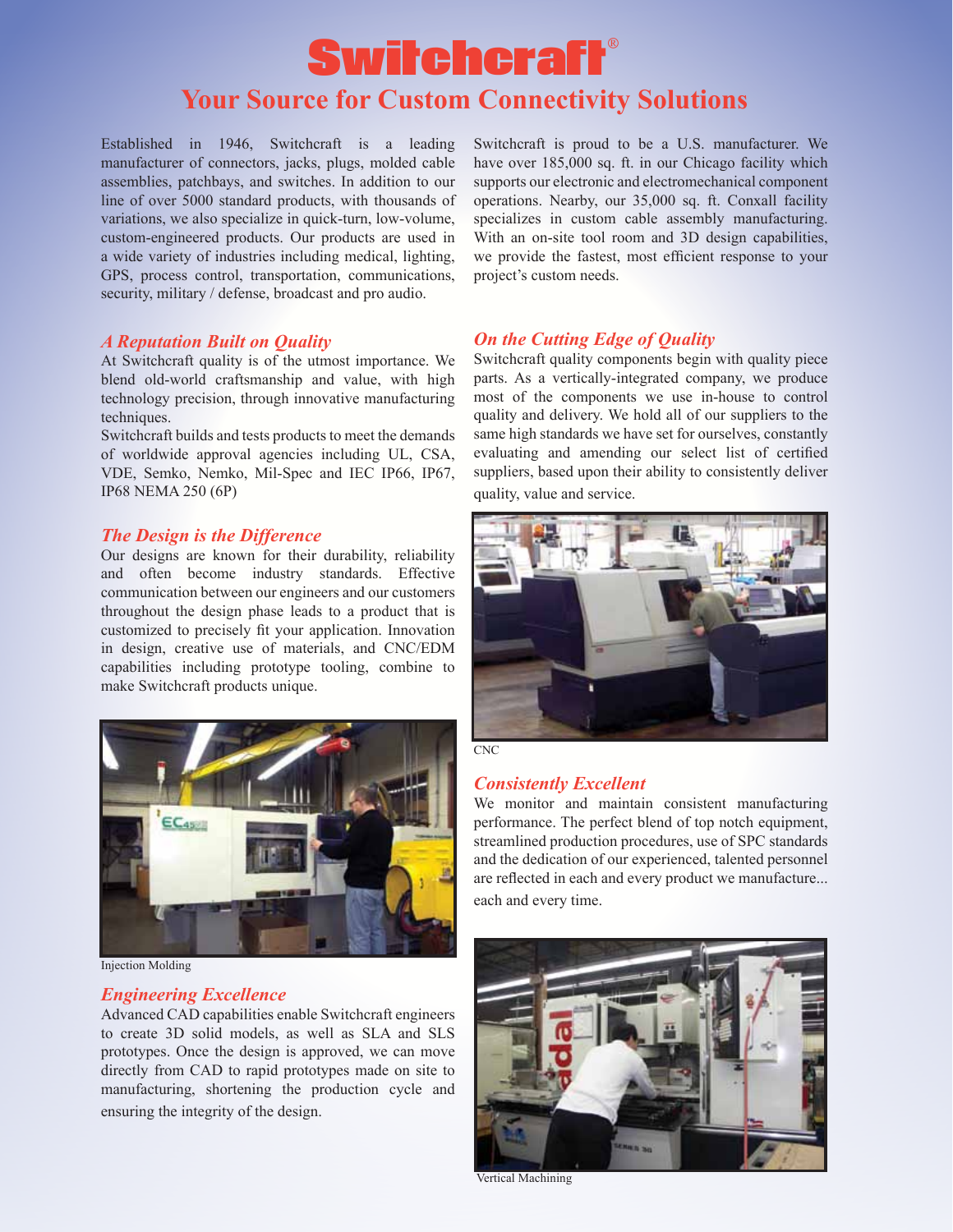# Capabilities

Extensive in-house testing facilities provide quick, accurate results. Our environmental test lab is equipped to analyze and measure salt spray and humidity resistance, life cycle, compatibility with military and commercial parameters, tensile strength, hi-pot testing, shock and vibration. Our model shop boasts molding, CNC milling and drilling machines, grinders, saws and lathes for rapid prototyping.

- Full staff of design engineers in Chicago and Villa Park, IL locations
- Full use of modeling and simulation software, for electronic and mechanical design
- Ability to provide rapid prototypes quickly after initial design concepts are completed
- Test lab and model shop on site for product development



#### *Engineering Capabilities Engineering Test Capabilities*

Testing Capabilities for Electrical Properties

- Insulation resistance
- Breakdown voltage
- Contact resistance
- Return losses
- Frequency response measurement
- Mechanical Properties
	- Force testing
	- Life cycle testing
	- Low level vibration

Environmental Testing

- Thermo cycling
- Salt spray
- Humidity vs. temperature testing
- NEMA 250 (6P) IP 66/ 67/ 68





Automated Assembly



Hand Assembly



On Site Tool Room- EDM On Site Tool Room- Vertical Machining Center

#### *Production Capabilities*

#### Molding

- 12 to 140 ton presses
- Injection molding, insert molding and overmolding
- Multi-cavity or runner-less molding
- More than 70 engineered plastics
- Mold design, mold making and mold repair

#### Stamping

- High speed Bruderers
- Minster and Havir presses
- In die monitoring ensures quality and die protection

Machining Centers- CNC and Swiss

#### In-house Electroplating

#### Assembly

- Automated, semi-automated, and hand assembly
- Assembly fixtures built in house
- Full manufacturing engineering capabilities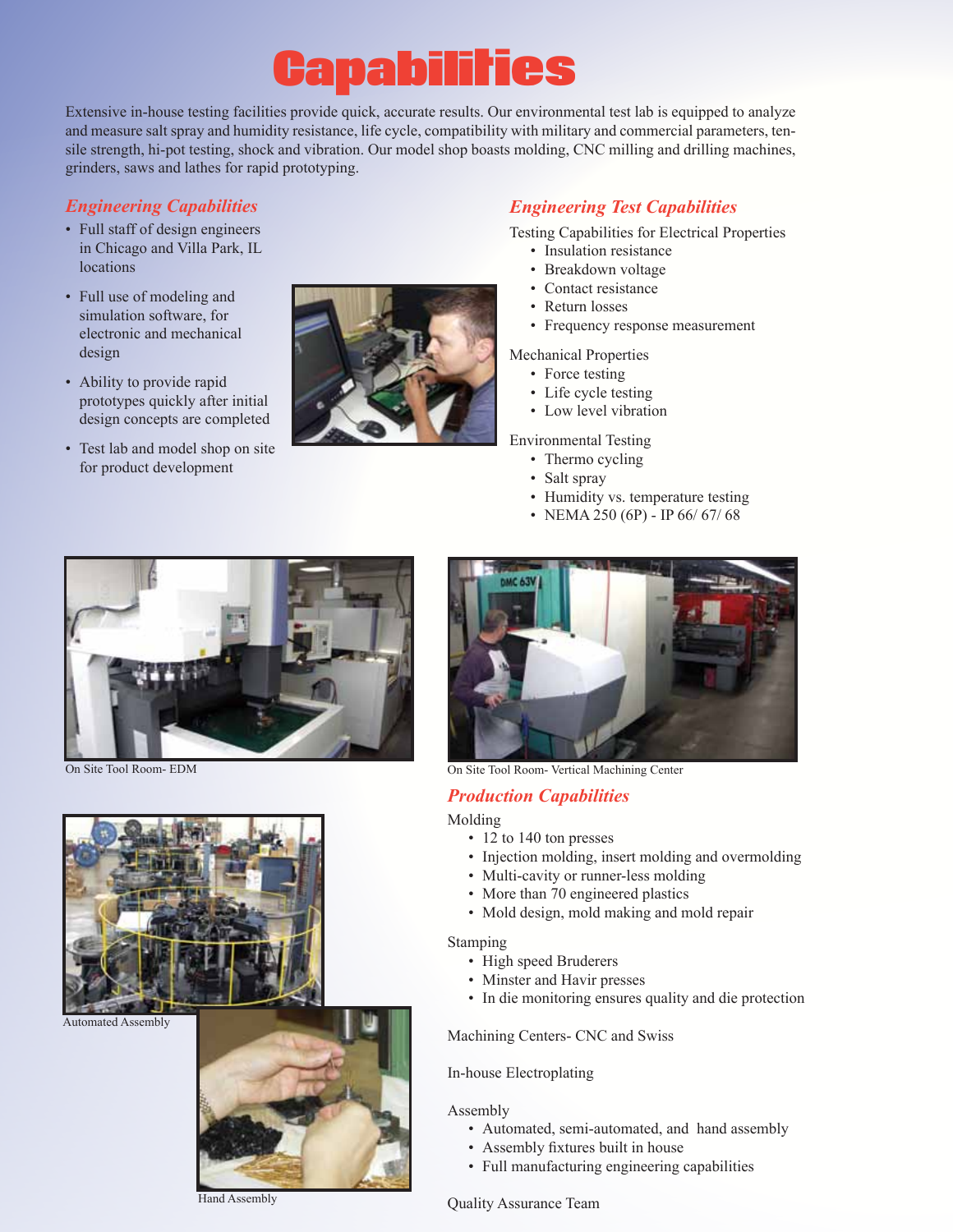# Custom products

Can't find exactly what you are looking for in our standard product offering? Contact us to start creating your custom solution! A strong group of engineers and a vertically integrated manufacturing facility make Switchcraft and Conxall your logical choice for custom products. We can transform your product ideas into reality.



We manufacture many customized and fully custom products. Some examples are:

- Panel connectors with flex circuits
- Wave soldering to panel mount connectors
- Custom assembly and wiring
- Custom mounted and wired product assemblies
- Wide selection of mold compounds for molded color products
- Molded ends for non-Switchcraft and Conxall products
- Fully molded units with connectors encapsulated into the assembly

Please contact us and we will be happy to help you fulfill your customized product needs.





**Harsh Environment Connectivity Solutions** 5555 N. Elston Avenue, Chicago, IL 60630 Phone: 773-792-2700 - Fax: 773-792-2129 www.switchcraft.com

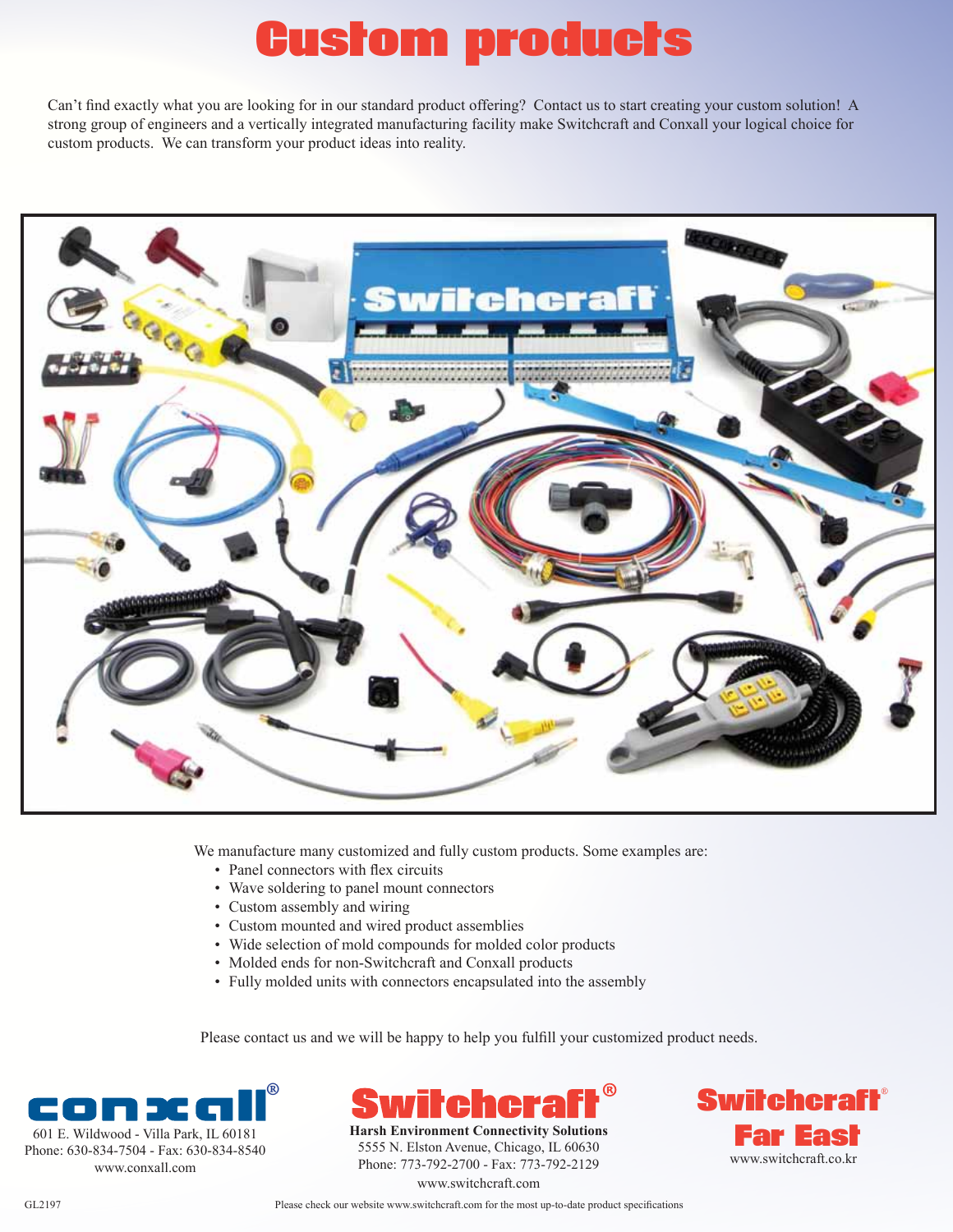# witcheraft® & Conxa

### **Harsh Environment Connectors**

| Con-X                                                                                                                                                                                                                                                                                                                                                                                                    | <b>Shielded Con-X</b>                                                                                                                                                                                                                                                                                                                                                     | $EN3®$ / EN2                                                                                                                                                                                                                                                                                                                                                                                                                                                                          | Mil-E-Qual <sup>®</sup>                                                                                                                                                                                                                                                                                                                                                                                                                                                                                                                  |  |
|----------------------------------------------------------------------------------------------------------------------------------------------------------------------------------------------------------------------------------------------------------------------------------------------------------------------------------------------------------------------------------------------------------|---------------------------------------------------------------------------------------------------------------------------------------------------------------------------------------------------------------------------------------------------------------------------------------------------------------------------------------------------------------------------|---------------------------------------------------------------------------------------------------------------------------------------------------------------------------------------------------------------------------------------------------------------------------------------------------------------------------------------------------------------------------------------------------------------------------------------------------------------------------------------|------------------------------------------------------------------------------------------------------------------------------------------------------------------------------------------------------------------------------------------------------------------------------------------------------------------------------------------------------------------------------------------------------------------------------------------------------------------------------------------------------------------------------------------|--|
|                                                                                                                                                                                                                                                                                                                                                                                                          |                                                                                                                                                                                                                                                                                                                                                                           |                                                                                                                                                                                                                                                                                                                                                                                                                                                                                       |                                                                                                                                                                                                                                                                                                                                                                                                                                                                                                                                          |  |
| Medical, lighting, GPS,<br>safety & security, marine and<br>general industrial electronic<br>applications                                                                                                                                                                                                                                                                                                | Medical, communications,<br>lighting and general industrial<br>electronic applications                                                                                                                                                                                                                                                                                    | Medical, food service,<br>transportation, GPS, marine<br>and general industrial<br>electronic applications                                                                                                                                                                                                                                                                                                                                                                            | Instrumentation, lighting<br>fixtures, power transmission<br>for alternative energy, outdoor<br>waterproof applications and<br>general industrial electronic<br>applications                                                                                                                                                                                                                                                                                                                                                             |  |
| • IEC IP67 when mated *<br>• Available in 5 connector<br>sizes<br>• Available in cable mount,<br>in-line and panel mount<br>• Available in solder, crimp or<br>PC contact styles<br>• Gold plated contacts<br>standard<br>• Caps available<br>• Available as field assembled<br>or factory overmolded<br>backshells<br>• Bayonet quick mate<br>coupling nuts - round or<br>winged available in all sizes | • IEC IP68 NEMA 250 (6P)<br>when mated<br>• Available in 2 connector<br>sizes<br>• Available in cable mount<br>and panel mount<br>• Available in solder or PC<br>contact styles<br>Gold plated contacts<br>$\bullet$<br>standard<br>• Threaded coupling metal<br>shells<br>• Available as field assembled<br>or factory overmolded<br>backshells<br>• EMI / RFI shielding | • IEC IP68 NEMA 250 (6P)<br>when mated or covered<br>• Available in 2 connector<br>sizes<br>• Available in cable mount,<br>panel mount, right angle<br>panel mount and in-line<br>• Available in solder, crimp or<br>PC contact styles<br>• Gold plated contacts<br>standard<br>• Caps available- rated IP68<br><b>NEMA 250 (6P)</b><br>• Available as field assembled<br>or factory overmolded<br>backshells<br>• Easy, no soldering<br>connector wiring with crimp<br>type contacts | $\cdot$ IEC IP67 when mated <sup>*</sup><br>• Available in shell sizes 10<br>thru 28 in 29 insert patterns.<br>Custom patterns available<br>• Available in straight cable<br>plugs and box mount<br>receptacles<br>• In-line available in molded<br>assemblies only<br>• Available in solder or crimp<br>contact styles<br>• UV inhibitors in shell<br>• Available as field assembled<br>or factory overmolded<br>backshells<br>· Silver plated contacts. Gold<br>available<br>• Plastic Mil-C-5015<br>equivalent and<br>interchangeable |  |
| <b>Coupling Ring OD:</b><br>Five sizes between 0.532"<br>OD-1.291" OD<br><b>Number of Contacts:</b><br>2 thru 31<br><b>Contact Sizes:</b>                                                                                                                                                                                                                                                                | <b>Coupling Ring OD:</b><br>Two sizes- 0.710" OD &<br>$0.875"$ OD<br><b>Number of Contacts:</b><br>$2$ thru $12$<br><b>Contact Sizes:</b>                                                                                                                                                                                                                                 | <b>Coupling Ring OD:</b><br>Two sizes 0.532" OD & 0.700"<br><b>OD</b><br><b>Number of Contacts:</b><br>2 thru 18<br><b>Contact Sizes:</b>                                                                                                                                                                                                                                                                                                                                             | <b>Coupling Ring OD:</b><br>Nine sizes between 0.825"<br>OD-2.1" OD<br><b>Number of Contacts:</b><br>2 thru 37<br><b>Contact Sizes:</b>                                                                                                                                                                                                                                                                                                                                                                                                  |  |
| #12, #16, #20, #22 & #26<br><b>Max Cable Diameter:</b><br>0.560"                                                                                                                                                                                                                                                                                                                                         | #16 & #20<br><b>Max Cable Diameter:</b><br>0.400"                                                                                                                                                                                                                                                                                                                         | #16, #20, #22 & #26<br><b>Max Cable Diameter:</b><br>0.380"                                                                                                                                                                                                                                                                                                                                                                                                                           | #12 & #16<br><b>Max Cable Diameter:</b><br>0.840"                                                                                                                                                                                                                                                                                                                                                                                                                                                                                        |  |
| <b>Electrical Rating:</b><br>Up to 23.0A, 600V AV / DC<br>Custom overmolded cable<br>assemblies available<br>* When using molded cable                                                                                                                                                                                                                                                                   | <b>Electrical Rating:</b><br>Up to 13.0A, 600V AC / DC<br>Custom overmolded cable<br>assemblies available                                                                                                                                                                                                                                                                 | <b>Electrical Rating:</b><br>Up to 13.0A, 600V AC / DC<br>Custom overmolded cable<br>assemblies available                                                                                                                                                                                                                                                                                                                                                                             | <b>Electrical Rating:</b><br>Up to 23.0A, 600V AC / DC<br>Custom overmolded cable<br>assemblies available                                                                                                                                                                                                                                                                                                                                                                                                                                |  |

**Characteristics**

**Characteristics**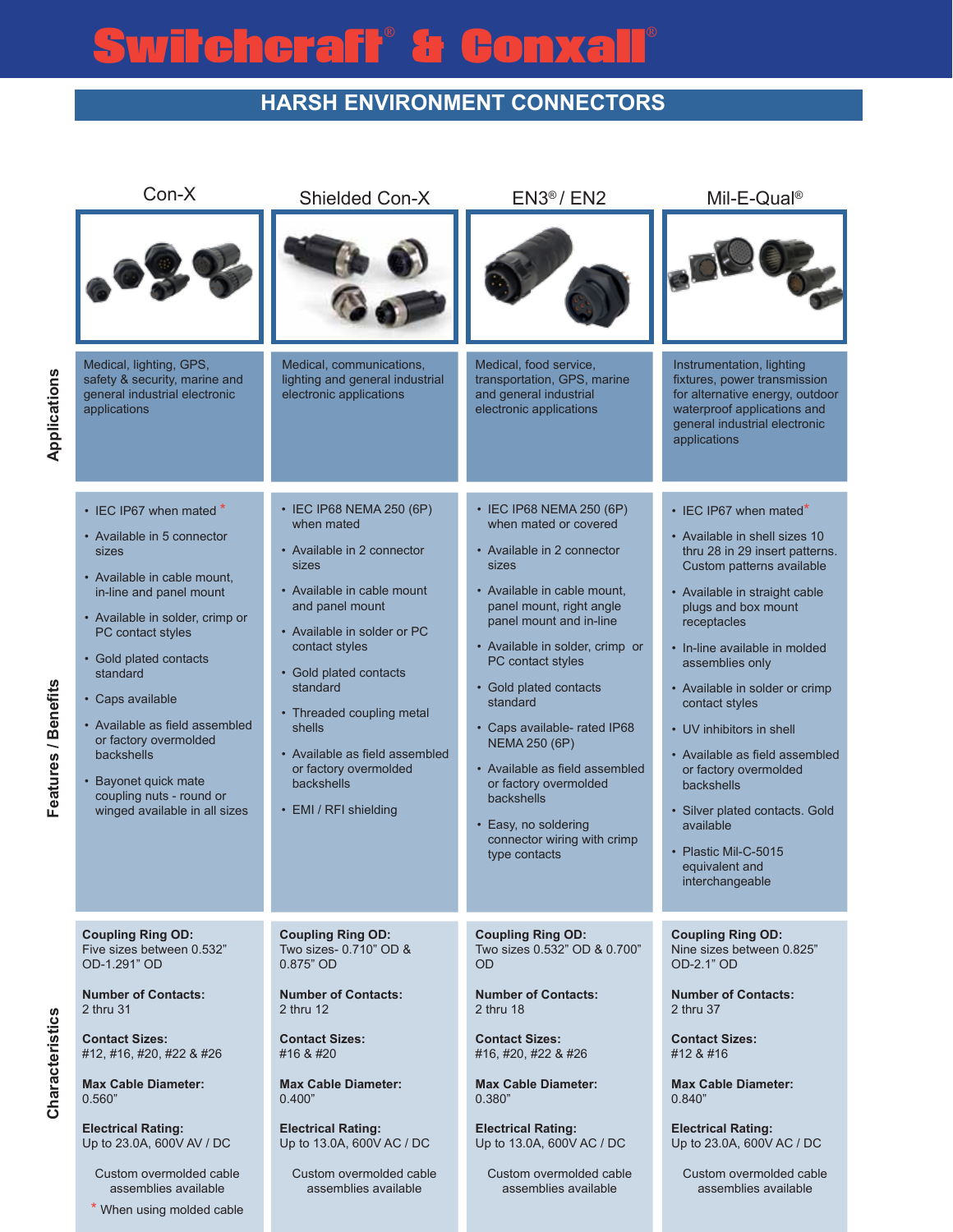## **Audio Connectors**

|                                                                                                                                                                                                                                                                                                                                                                                                                                                                      | <b>Data Connectors</b>                                                                                                                                                                                                                                                                                                                                                                                                                                                                                                             |                                                                                                                                                                                                                                                                                                                                                                                                                 |                                                                                                                                                                                                                                                                                                               |  |  |  |
|----------------------------------------------------------------------------------------------------------------------------------------------------------------------------------------------------------------------------------------------------------------------------------------------------------------------------------------------------------------------------------------------------------------------------------------------------------------------|------------------------------------------------------------------------------------------------------------------------------------------------------------------------------------------------------------------------------------------------------------------------------------------------------------------------------------------------------------------------------------------------------------------------------------------------------------------------------------------------------------------------------------|-----------------------------------------------------------------------------------------------------------------------------------------------------------------------------------------------------------------------------------------------------------------------------------------------------------------------------------------------------------------------------------------------------------------|---------------------------------------------------------------------------------------------------------------------------------------------------------------------------------------------------------------------------------------------------------------------------------------------------------------|--|--|--|
| $XLR$ (Q-G®)                                                                                                                                                                                                                                                                                                                                                                                                                                                         | Mini XLR (Tini "QG" <sup>®</sup>                                                                                                                                                                                                                                                                                                                                                                                                                                                                                                   | (EH Series)                                                                                                                                                                                                                                                                                                                                                                                                     | <b>Additional Connectors</b>                                                                                                                                                                                                                                                                                  |  |  |  |
|                                                                                                                                                                                                                                                                                                                                                                                                                                                                      |                                                                                                                                                                                                                                                                                                                                                                                                                                                                                                                                    |                                                                                                                                                                                                                                                                                                                                                                                                                 |                                                                                                                                                                                                                                                                                                               |  |  |  |
| Audio & microphone<br>cabling, test equipment,<br>instrumentation, audio<br>consoles, sound reinforcement<br>and general industrial<br>electronic applications                                                                                                                                                                                                                                                                                                       | Audio & microphone<br>cabling, test equipment,<br>instrumentation, audio<br>consoles, sound<br>reinforcement, medical and<br>general industrial electronic<br>applications                                                                                                                                                                                                                                                                                                                                                         | Safety & security, audio,<br>broadcast, instrumentation<br>and general industrial<br>electronic applications                                                                                                                                                                                                                                                                                                    | Professional audio,<br>instrumentation and<br>general industrial electronic<br>applications                                                                                                                                                                                                                   |  |  |  |
| • Recognized as the industry<br>standard<br>• Unsurpassed durability with<br>a choice of finishes and<br>contact plating<br>• Exclusive quick ground<br>system allows additional<br>grounding options for<br>specific applications<br>• Rugged design and high<br>quality material<br>• Female connectors have<br>latch lock feature to hold<br>connectors firmly together<br>• Cable mount, panel mount,<br>right angle, wall mount and<br>XLR jackfields available | • Unsurpassed durability with<br>a choice of finishes and<br>contact plating<br>• Exclusive quick ground<br>system allows additional<br>grounding options for<br>specific applications<br>• Rugged design and high<br>quality material<br>• Female connectors have<br>latch lock feature to hold<br>connectors firmly together<br>• All metal Tini QG® available<br>• Cable mount, panel mount,<br>right angle, wall mount and<br>surface mount available<br>• Shielded Version with or<br>without spring flex relief<br>available | • Complete line of audio.<br>video, & data connectors<br>built into universal panel<br>mount XLR housings<br>• Custom combinations of<br><b>EH Series connectors can</b><br>be quickly loaded into any<br>of our 1 RU (1x16), 1.5 RU<br>(1x16) or 2 RU (2x16) Q-G <sup>®</sup><br>Series panels<br>• Available individually<br>bagged with mounting<br>screws<br>• Assembly of a custom panel<br>is fast & easy | <b>Available Connectors</b><br><b>DIN</b><br>Mini DIN<br>Slim Line<br><b>CB Style</b><br>AC Receptacles (IEC Series)<br>Multi-function High Current<br><b>Connectors (HPC Series)</b><br><b>HP75BNC Series Cable Mount</b><br><b>Audio Adapters</b><br><b>Microphone Adapters</b><br>Patchbays also available |  |  |  |
| <b>Number of Contacts:</b><br>3 thru 7<br><b>Max Cable Diameter:</b><br>0.328"<br><b>Electrical Rating:</b><br>Up to 15A, 125V AC                                                                                                                                                                                                                                                                                                                                    | <b>Number of Contacts:</b><br>3 thru 8<br><b>Max Cable Diameter:</b><br>0.240"<br><b>Electrical Rating:</b><br>Up to 5A, 125V AC<br>Custom overmolded cable<br>assemblies available                                                                                                                                                                                                                                                                                                                                                | <b>Connector Options:</b><br>$3.5$ mm $(1/8")$<br>S-Video<br>PS/2 (6 pin din)<br>Firewire 400 / 800<br>Phono<br><b>BNC</b><br><b>USB</b><br>9 or 15 pin DSUB<br>LC, SC, and ST Fiber Optic<br><b>TOSLINK</b><br>RJ45- CAT5e and CAT6<br>XLR (E Series)<br>1/4" Locking Jack<br>F Type Connector<br><b>Toggle Switch</b><br><b>Push Button Switch</b><br><b>Rocker Switch</b><br>HDMI                            | <b>Number of Contacts:</b><br>3-8 contacts<br><b>Max Cable Diameter:</b><br>$0.56$ " max.<br><b>Electrical Rating:</b><br>Up to 50A, 1500V AC<br>Custom overmolded cable<br>assemblies available                                                                                                              |  |  |  |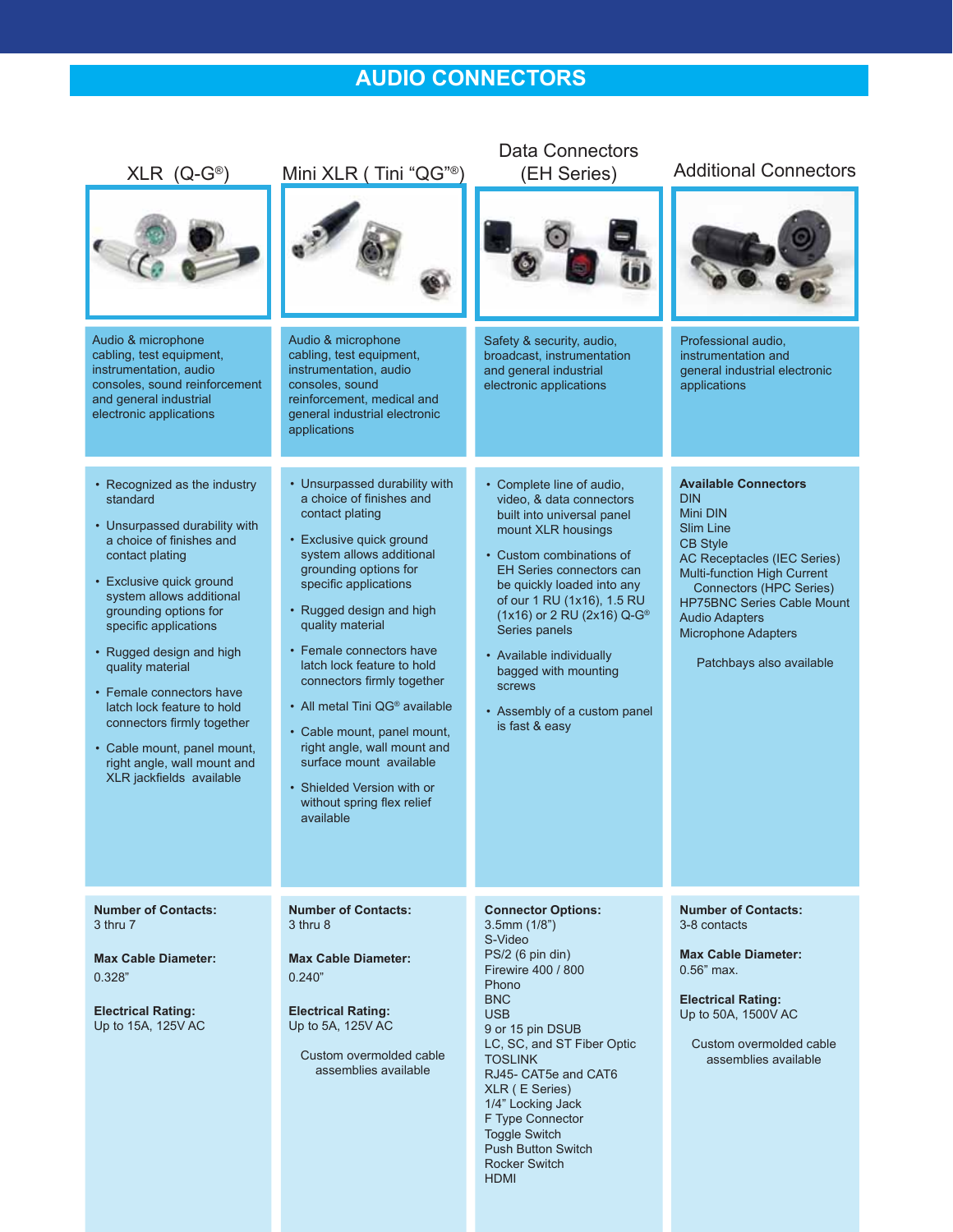## **Jacks & Plugs**

|                                                                                                                                                                                                                                                                                                                                                                                                                                                                                                                                                                       |                                                                                                                                                                                                                                                                                                                                                                                                                                                                                | 2.5mm & 3.5mm                                                                                                                                                                                                                                                                                                                 |                                                                                                                                                                                                                                                                                                                                                                                                                                                                                                 |                                                                                                                                                                                                                                                                                                                                                                  |
|-----------------------------------------------------------------------------------------------------------------------------------------------------------------------------------------------------------------------------------------------------------------------------------------------------------------------------------------------------------------------------------------------------------------------------------------------------------------------------------------------------------------------------------------------------------------------|--------------------------------------------------------------------------------------------------------------------------------------------------------------------------------------------------------------------------------------------------------------------------------------------------------------------------------------------------------------------------------------------------------------------------------------------------------------------------------|-------------------------------------------------------------------------------------------------------------------------------------------------------------------------------------------------------------------------------------------------------------------------------------------------------------------------------|-------------------------------------------------------------------------------------------------------------------------------------------------------------------------------------------------------------------------------------------------------------------------------------------------------------------------------------------------------------------------------------------------------------------------------------------------------------------------------------------------|------------------------------------------------------------------------------------------------------------------------------------------------------------------------------------------------------------------------------------------------------------------------------------------------------------------------------------------------------------------|
| Power Jacks & Plugs                                                                                                                                                                                                                                                                                                                                                                                                                                                                                                                                                   | 1/4" Jacks & Plugs                                                                                                                                                                                                                                                                                                                                                                                                                                                             | Jacks & Plugs                                                                                                                                                                                                                                                                                                                 | Phono Jacks & Plugs                                                                                                                                                                                                                                                                                                                                                                                                                                                                             | <b>Additional Sizes</b>                                                                                                                                                                                                                                                                                                                                          |
| Medical, portable devices and<br>general industrial electronic<br>applications                                                                                                                                                                                                                                                                                                                                                                                                                                                                                        | Guitar plugs, military,<br>aviation and communications<br>applications                                                                                                                                                                                                                                                                                                                                                                                                         | Audio, medical,<br>instrumentation and<br>general industrial electronic<br>applications                                                                                                                                                                                                                                       | Semi-permanent connection<br>in audio, video and general<br>industrial electronic<br>applications                                                                                                                                                                                                                                                                                                                                                                                               | Communications,<br>instrumentation, medical,<br>audio, and general<br>industrial electronic<br>applications                                                                                                                                                                                                                                                      |
| <b>Jacks</b><br>• Wide range of DC power<br>jacks including straight<br>and right angle, PC mount,<br>plastic or metal housings, &<br>solder terminals<br>• Variety of center pin size<br>options available<br>· Sealed power jacks<br>available with an IP 68/<br>NEMA 250 (6P) rating, caps<br>also available<br><b>Plugs</b><br>• Wide range of DC power<br>plugs including red or black<br>plastic handles & solder<br>terminals<br>• Variety of center pin size<br>options available<br>• Sealed power Plugs<br>available with an IP 68/<br>NEMA 250 (6P) rating | <b>Jacks</b><br>• Available in open frame,<br>enclosed frame, straight &<br>right angle, PC terminals,<br>solder lug & fastons<br>• Available with 2 or 3<br>conductors<br><b>Plugs</b><br>• Plugs feature single piece<br>finger / tip construction<br>• Available in straight and<br>right angle<br>• Choose between a metal or<br>plastic handle<br>• Available with 2 or 3<br>conductors<br>Please visit our website for<br>mating jack / plug pins<br>www.switchcraft.com | <b>Jacks</b><br>• Available in straight & right<br>angle, PC mount, and a<br>variety of circuit options<br>• Available with 2 or 3<br>conductors<br><b>Plugs</b><br>• Plugs feature single piece<br>finger / tip construction<br>• Available in straight, right<br>angle & locking<br>• Plugs are 1/8" stereo,<br>3-conductor | <b>Jacks</b><br>• 1 to 8 position jack sets are<br>offered in a variety of color<br>combinations with numerous<br>plating, grounding, shielding,<br>mounting, and justification<br>options<br>• Feedthru and PC mounted<br>RCA jacks available<br><b>Plugs</b><br>• Available in straight & right<br>angle<br>• Available in nickel or gold-<br>plated plug bodies with<br>nickel or black finish handles<br>• Right-angle RCA plugs<br>feature an easy-to-assemble<br>three piece construction | <b>Available Jacks &amp; Plugs</b><br>0.101" Micro Jacks &<br><b>Plugs</b><br>0.141" Jacks & Plugs<br>0.206" Jacks & Plugs<br>0.176" Bantam TT Jacks &<br><b>Plugs</b><br>2 & 3 Conductor<br><b>Specialtiy High Tempature</b><br>Jacks & Plugs<br>Audio and video<br>patchbays<br>also available                                                                 |
| Life:<br>5,000 insertion / withdrawal<br>cycles, minimum.<br><b>Insertion Force:</b><br>$3$ lb. max **<br><b>Withdrawal Force:</b><br>4 ounce min **<br><b>Dielectric Withstanding</b><br><b>Voltage:</b><br>Up to 500V AC<br><b>Contact Rating:</b><br>Up to 5A, 30V DC<br>Dependent on mating parts                                                                                                                                                                                                                                                                 | Life:<br>Commercial- 10,000 insertion<br>/ withdrawal cycles, minimum.<br>Military-20,000 insertion /<br>withdrawal cycles, minimum.<br><b>Insertion Force:</b><br>8 lb. max $**$<br><b>Withdrawal Force:</b><br>1 lb. min $**$<br><b>Dielectric Withstanding</b><br><b>Voltage:</b><br>Up to 1,000V AC (rms) max<br><b>Contact Rating:</b><br>Up to 3A, 125V AC                                                                                                               | Life:<br>5,000 insertion / withdrawal<br>cycles, minimum.<br><b>Insertion Force:</b><br>8 lb. $max**$<br><b>Withdrawal Force:</b><br>0.5 ln. min**<br><b>Dielectric Withstanding</b><br>Voltage:<br>Up to 500V AC<br><b>Contact Rating:</b><br>Up to 2.5A, 34V DC / AC                                                        | Life:<br>5.000 insertion / withdrawal<br>cycles, minimum.<br><b>Insertion Force:</b><br>6.6 lb. $max**$<br><b>Withdrawal Force:</b><br>0.22 lb. min **<br><b>Dielectric Withstanding</b><br><b>Voltage:</b><br>Up to 500V AC<br><b>Contact Rating:</b><br>Up to 2A, 48V DC                                                                                                                                                                                                                      | Life:<br>Commercial- Up to 10,000<br>insertion / withdrawal<br>cycles, minimum.<br>Military- Up to 20,000<br>insertion / withdrawal<br>cycles, minimum.<br><b>Insertion Force:</b><br>7 lb. $max**$<br><b>Withdrawal Force:</b><br>$0.5$ lb. min **<br><b>Dielectric Withstanding</b><br>Voltage:<br>Up to 250V AC<br><b>Contact Rating:</b><br>Up to 1A, 25V DC |